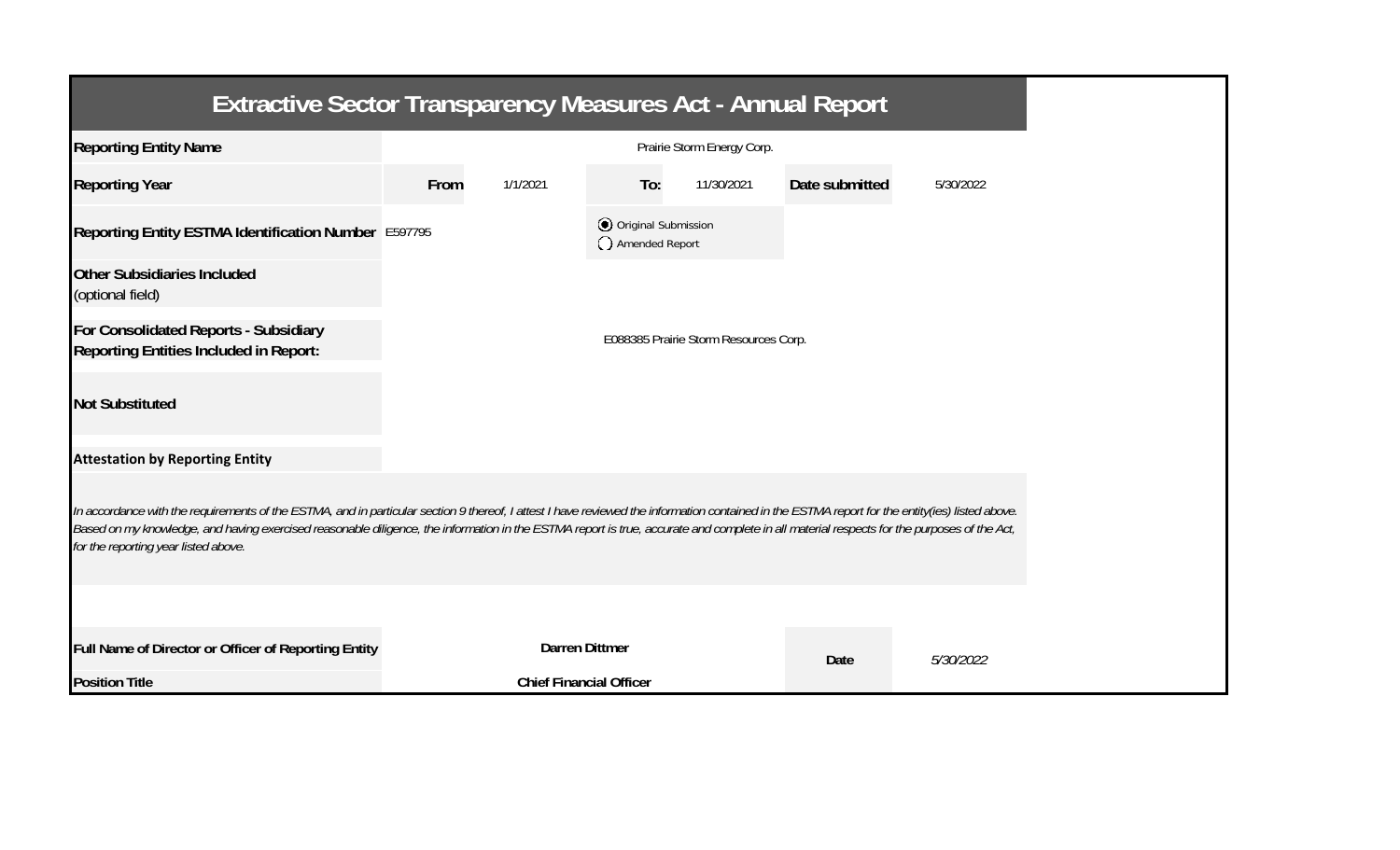| <b>Extractive Sector Transparency Measures Act - Annual Report</b> |                                                                                                                                                                                                                                            |                                                                                                                                                                                                         |              |            |         |                                |                |                  |                                               |                                      |                                                                                                                                                                                  |
|--------------------------------------------------------------------|--------------------------------------------------------------------------------------------------------------------------------------------------------------------------------------------------------------------------------------------|---------------------------------------------------------------------------------------------------------------------------------------------------------------------------------------------------------|--------------|------------|---------|--------------------------------|----------------|------------------|-----------------------------------------------|--------------------------------------|----------------------------------------------------------------------------------------------------------------------------------------------------------------------------------|
| <b>Reporting Year</b>                                              | From:                                                                                                                                                                                                                                      | 1/1/2021                                                                                                                                                                                                | To:          | 11/30/2021 |         |                                |                |                  |                                               |                                      |                                                                                                                                                                                  |
| <b>Reporting Entity Name</b>                                       |                                                                                                                                                                                                                                            | Prairie Storm Energy Corp.                                                                                                                                                                              |              |            |         | Currency of the Report CAD     |                |                  |                                               |                                      |                                                                                                                                                                                  |
| <b>Reporting Entity ESTMA</b><br><b>Identification Number</b>      | E597795                                                                                                                                                                                                                                    |                                                                                                                                                                                                         |              |            |         |                                |                |                  |                                               |                                      |                                                                                                                                                                                  |
| <b>Subsidiary Reporting Entities (if</b><br>necessary)             | E088385 Prairie Storm Resources Corp.                                                                                                                                                                                                      |                                                                                                                                                                                                         |              |            |         |                                |                |                  |                                               |                                      |                                                                                                                                                                                  |
| Payments by Payee                                                  |                                                                                                                                                                                                                                            |                                                                                                                                                                                                         |              |            |         |                                |                |                  |                                               |                                      |                                                                                                                                                                                  |
| Country                                                            | Payee Name                                                                                                                                                                                                                                 | Departments, Agency, etc within Payee<br>that Received Payments                                                                                                                                         | <b>Taxes</b> | Royalties  | Fees    | <b>Production Entitlements</b> | <b>Bonuses</b> | <b>Dividends</b> | Infrastructure<br><b>Improvement Payments</b> | <b>Total Amount paid to</b><br>Payee | <b>Notes</b>                                                                                                                                                                     |
| Canada                                                             | Government of Canada                                                                                                                                                                                                                       | Receiver General                                                                                                                                                                                        | 400,000      |            |         |                                |                |                  |                                               | 400.000                              |                                                                                                                                                                                  |
| Canada - Alberta                                                   | <b>Clearwater County</b>                                                                                                                                                                                                                   |                                                                                                                                                                                                         | 690,000      |            |         |                                |                |                  |                                               | 690,000                              |                                                                                                                                                                                  |
| Canada - Alberta                                                   | Government of Alberta                                                                                                                                                                                                                      | Alberta Energy Regulator<br>Alberta Boilers Safety Association<br>Alberta Petroluem Marketing Comission<br><b>Land Titles</b><br>Provincial Treasurer - Alberta<br>Workers Compensation Board - Alberta |              | 1,900,000  | 210,000 |                                |                |                  |                                               |                                      | \$1,030,000 of the royalties were paid in-kind and are valued at the<br>2,110,000 fair market value of the volumes taken in-kind based on the<br>Company's realized sales price. |
| <b>Additional Notes:</b>                                           | All payments were made in Canadian Dollars, therefore no foreign exchange translation required.<br>The reporting year end date of November 30, 2021 is due to an amalgamation of these entities on November 30, 2021 with InPlay Oil Corp. |                                                                                                                                                                                                         |              |            |         |                                |                |                  |                                               |                                      |                                                                                                                                                                                  |